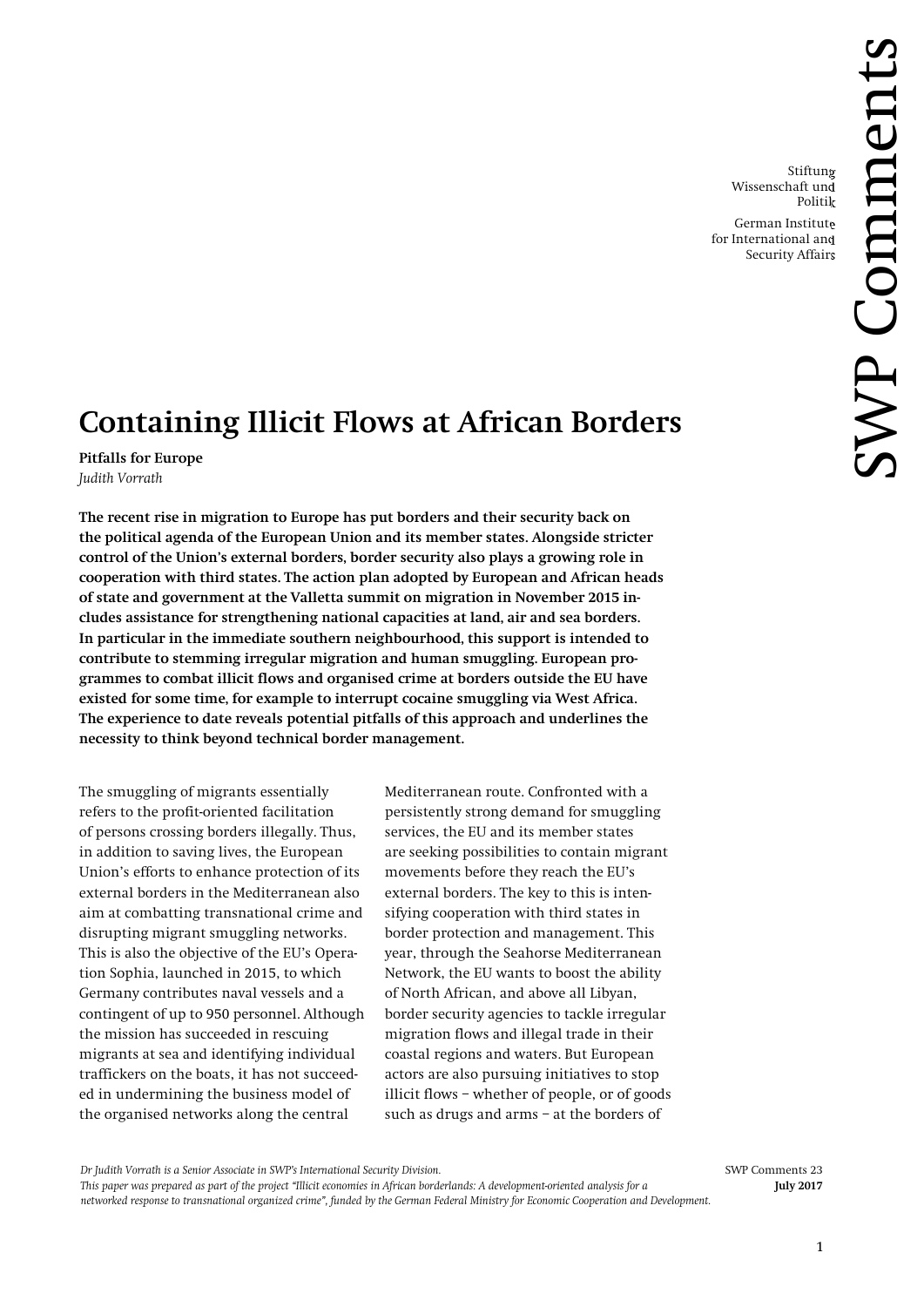third states further afield than the immediate southern neighbourhood. Experience in West Africa, however, suggest that there can be drawbacks associated with this engagement.

#### **Not all good things go together**

The formats used by the EU and its member states in cooperating with African countries to strengthen border security can be politically ambivalent, not only due to problematic human rights situations and authoritarian governance in certain transit countries. They may more generally undermine the objective of stabilisation prioritised in the May 2017 Report on the Review of the European Neighbourhood Policy. Promoting peace and stability is also on Europe's agenda for West African states like Mali, Niger and Nigeria, with which the EU is planning border management programmes as part of the migration partnerships concluded in 2016. Even before this, the EU and its member states were supporting measures to improve border control capacities and fight organised crime. These initiatives tend to rest on the assumption that Europe's internal and external security interests readily converge in such projects. For example, interrupting cocaine trafficking before the drugs reach European markets would at the same time deprive violent non-state actors in West African conflict regions of their smuggling revenues. That calculation, however, underestimates the complexity of political power structures existing between state forces, non-state armed groups and criminal networks. These may include political-criminal arrangements that even persist or regroup after peace accords, as in the case of the 2015 Agreement on Peace and Reconciliation in Mali. A largely isolated, technical approach to strengthening border security is therefore problematic: Firstly, because it can displace smuggling routes (for example into Mali's unstable north in response to tighter controls in Niger) and a stronger security presence in smuggling hubs can

generate tensions (already visible in Agadez in northern Niger). Secondly because migration partnerships boost the standing of governments in affected states and increase their bargaining power, with – as in Mali – potential effects on the balance of power in peace processes.

These complex linkages of conflicts and illicit economies mean that measures aiming at stabilisation and peacebuilding on the one hand and those addressing organised crime and border security and management on the other need to be better coordinated with one another. As emphasised by a study prepared for the United Nations Department of Political Affairs, alongside improving analytical capacities the crucial point is to weaken the political influence of criminal actors and ensure that UN interventions do not inadvertently facilitate illicit economies or criminal infiltration, for example of UN police reform programmes. This guidance should also apply to the EU, which already possesses excellent analytical capabilities, especially at Europol, and is at the same time present on the ground with civilian missions such as EUCAP Sahel Mali and EUCAP Sahel Niger. While cooperation and coordination between EU missions and agencies is important, very precisely defining the objectives of partnerships with third states is even more crucial, in order to avoid interference between measures in different areas.

### **Capacity-building between "remote control" and local realities**

Before international attention increasingly turned to migration, Europe's interest in addressing organised crime in West Africa centred largely on the flourishing drug trade. While the quantities seized fell initially, the region has apparently become more important as a transit route for South American cocaine again in recent years. According to the 2016 World Drug Report about 58 percent of the cocaine smuggled through Africa ends up in Europe – from West Africa apparently still mainly by sea

SWP Comments 23 **July 2017**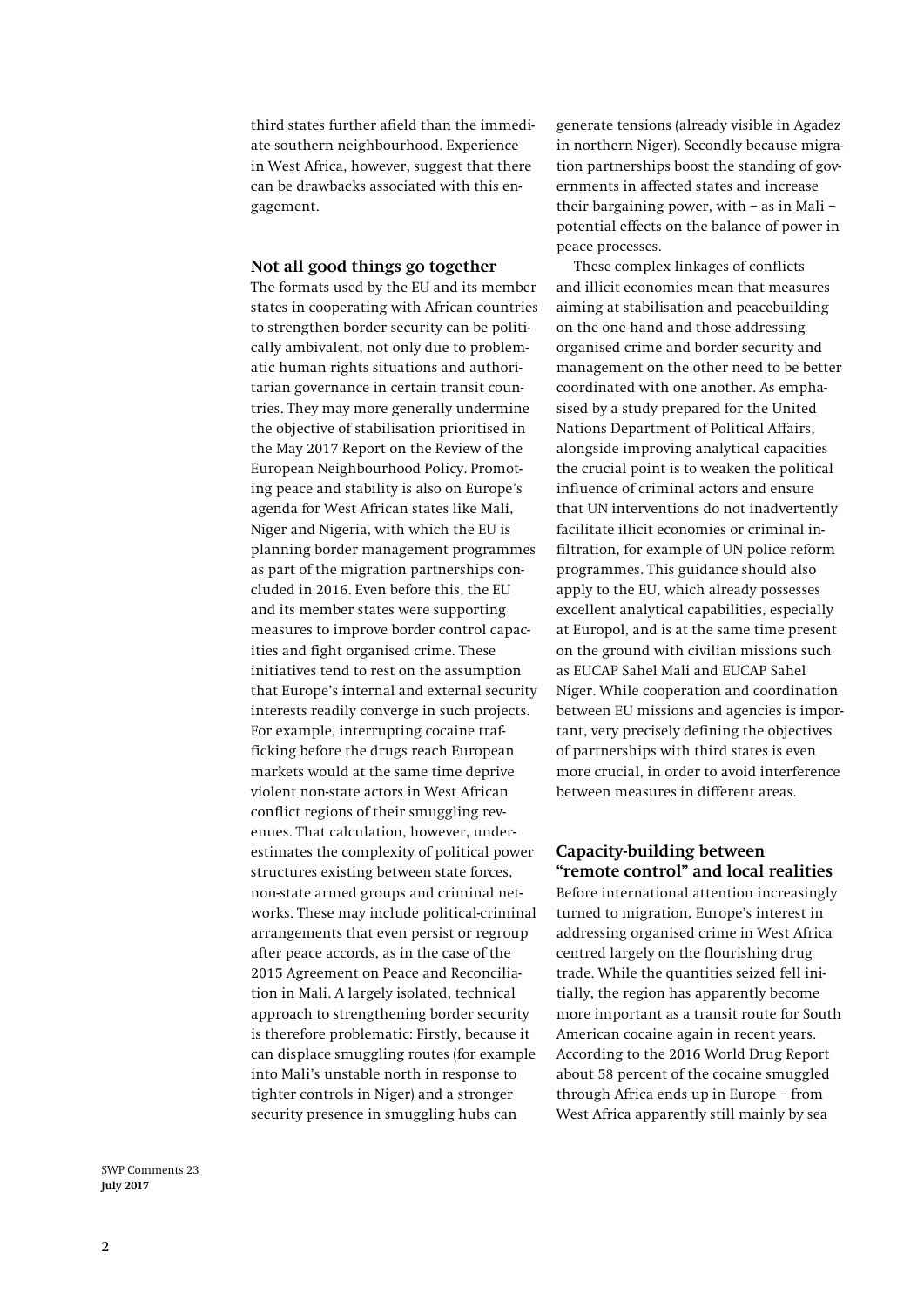and air. The focus of drug enforcement is therefore primarily on the main entry and exit points than on controlling the borders as a whole. Thus in most West African states the EU's Cocaine Route Programme launched in 2009 concentrates on enhancing surveillance and communications at international ports and airports. In some cases EU member states are also running their own projects there. Improving cooperation between and within regions along the route represents another way of containing drug flows. In practice, the Cocaine Route Programme also contributes to combating illegal trade in other goods and irregular migration. It is, however not – as often claimed – working as a "remote control" for enforcing European security interests, given that the approaches of the EU and its member states at the interface of internal and external security are rarely coherent. Above all, capacity-building does not automatically translate into effective action against illicit flows and organised crime. The detection of individual cases of drugs or arms trafficking may have a certain deterrent effect, but frequently leads only to the arrest of "foot soldiers" at the borders. Furthermore, law enforcement agencies and courts in partner countries do not necessarily pursue cases energetically. While this approach may occasionally disrupt illicit trade flows it usually fails to break up the criminal networks behind it. In the case of high-value goods such as cocaine, seizure at borders outside the EU can at least cause sporadic financial losses if the amounts are large enough and the drugs are actually destroyed. But in the case of human smuggling, those intercepted before reaching their destination will usually try anew, often relying on the services of traffickers again.

The "comprehensive approach" propagated in the EU's own migration policy is therefore all the more important. However, an evaluation of EU support to border management and the fight against organised crime released in 2013 concluded that the engagement in West Africa had frequently

been characterised by a narrow security focus on migration and that reform processes had hardly been addressed. In implementing the EU partnership with Mali the EU Emergency Trust Fund for Africa until June 2017 supported above all projects in the area of security, including one to reinforce border control in central Mali. Even before the issue of migration became so prominent, West Africa's land borders had been under scrutiny on account of the transnational circulation of small arms and the growing terrorist threat in certain West African states. But lack of trust between neighbouring states and diverging approaches to border management are not the only impediments to implementing projects for enhanced border protection. A strong security focus at land borders can also have negative side-effects.

## **The political economy of porous borders**

A number of the coastal countries of West Africa are not only important transit points for the cocaine trade, but also among the main states of origin of African migrants seeking to reach Europe across the Mediterranean. In the first four months of 2017 almost half the roughly 37,000 trans-Mediterranean arrivals in Italy originated from Nigeria, Guinea, Côte d'Ivoire or The Gambia.

This points attention to the national borders within the region, which are commonly seen as very porous due to many unofficial crossing points. These are also used by persons who – despite the existing arrangements for freedom of movement within the Economic Community of West African States (ECOWAS) – are unwilling or unable to present the documents required to cross legally. Simply expanding the official presence at these land borders, however, is not an adequate solution. Often enough the official crossing points act as obstacles to inter-regional trade and economic integration. This was also the conclusion of an ECOWAS Task Force that visited seven West African states, when it

> SWP Comments 23 **July 2017**